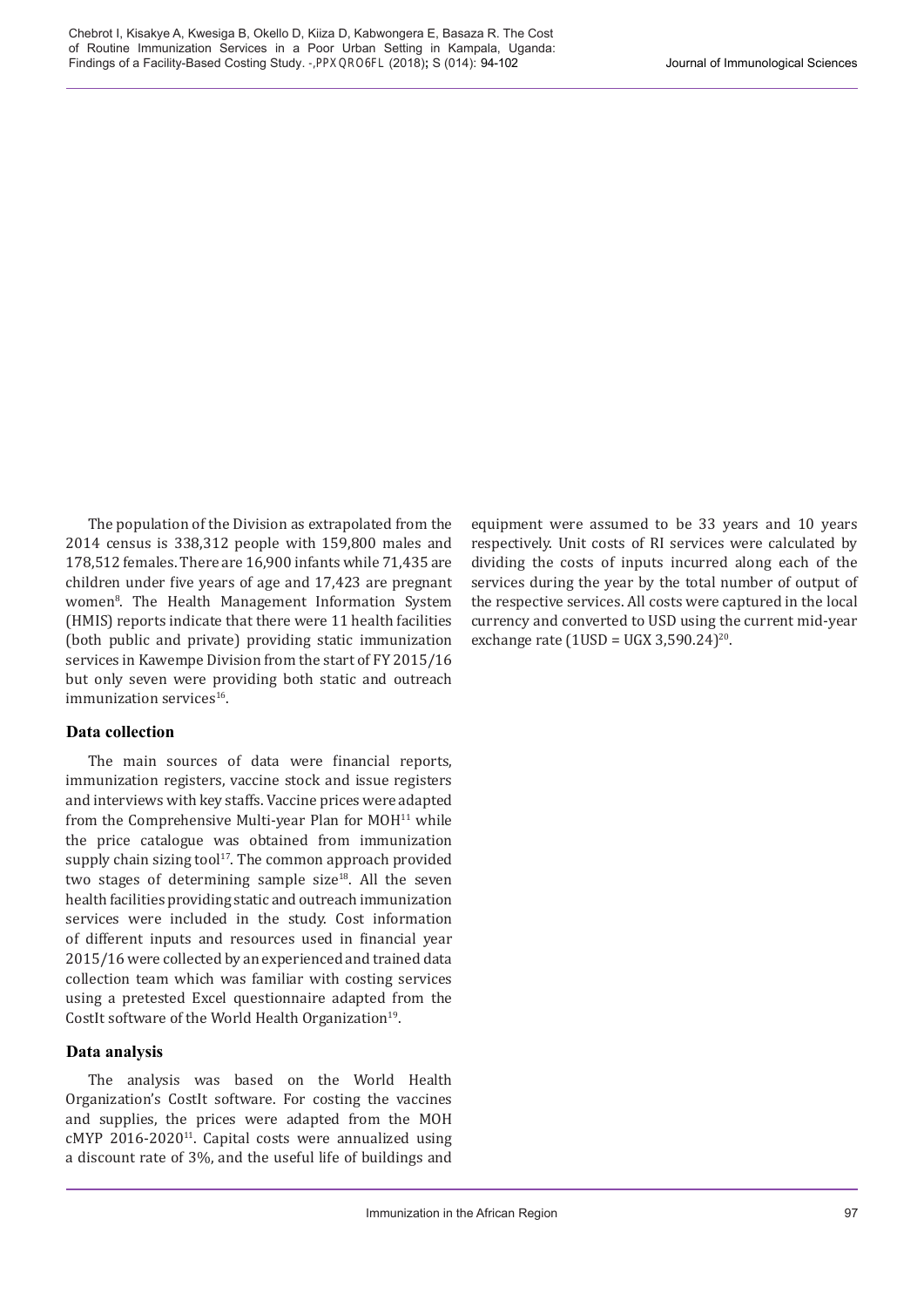Chebrot I, Kisakye A, Kwesiga B, Okello D, Kiiza D, Kabwongera E, Basaza R. The Cost of Routine Immunization Services in a Poor Urban Setting in Kampala, Uganda: Findings of a Facility-Based Costing Study. J Immunol Sci (2018)**;** S (014): 94-102 Journal of Immunological Sciences



Other recurrent costs were: utilities at 1.4%, maintenance costs at 0.9% and transport operating costs at 0.6%. Of the total capital costs, building costs were highest at 8.0% followed by cold chain equipment at 1.2% and the remaining 0.3% being furniture. There were no capital costs on vehicles.

## **Cost structure by facility ownership and level and immunization activities**

The cost structure by health facility ownership and level and immunization activities are presented in Table 4.

Routine facility based immunization had the highest cost taking an average of 47.9% of the total facility costs on RI followed by outreach services at 32.3%. The others were: cold chain maintenance 8.0%, program management 7.1%, vaccine collection, storage and distribution 2.3%, and 2.5% for social mobilization. However, the public health facility had more costs at the outreach of 42.6% compared to 41.0% at the static. This was different from the trend in all other types which had more at the static than at the outreach. The cold chain maintenance costs at

| Item                                              |               | <b>Facility ownership</b> |            |          | <b>Total</b> |              |          |
|---------------------------------------------------|---------------|---------------------------|------------|----------|--------------|--------------|----------|
|                                                   | <b>PUBLIC</b> | <b>PNFP</b>               | <b>PFP</b> | HCII     | <b>HCIII</b> | <b>HCIV</b>  |          |
|                                                   |               |                           |            |          |              |              |          |
| <b>Recurrent Cost (%)</b>                         | 95.1          | 91.3                      | 83.6       | 85.4     | 91.2         | 93.4         | 90.6     |
| Vaccines and supplies                             | 63.8          | 64.9                      | 62.4       | 68.9     | 60.5         | 76.4         | 63.6     |
| Personnel costs                                   | 30.4          | 20.3                      | 17.2       | 11       | 28.5         | 11.5         | 24       |
| <b>Utilities</b>                                  | 0.5           | 2.7                       | 1.9        | 2.9      | 1.1          | 1.8          | 1.4      |
| Maintenance                                       | 0.2           | 2.2                       | 1.1        | 1.4      | 0.6          | 2.6          | 0.9      |
| Transport operating costs                         | 0.2           | 1.3                       | 0.9        | 1.1      | 0.5          | 1.2          | 0.6      |
| Other recurrent items                             | $\Omega$      | $\Omega$                  | $\Omega$   | $\Omega$ | $\Omega$     | $\Omega$     | $\Omega$ |
| Capital Cost (%)                                  | 4.9           | 8.7                       | 16.6       | 14.6     | 8.8          | 6.6          | 9.4      |
| <b>Building costs</b>                             | 3.7           | 7.3                       | 14.6       | 12.5     | 7.5          | 5.4          | 8        |
| Cold chain equipment costs                        | $\mathbf{1}$  | 1.1                       | 1.4        | 1.5      | 1.1          | $\mathbf{1}$ | 1.2      |
| Furniture costs                                   | 0.2           | 0.3                       | 0.5        | 0.6      | 0.2          | 0.2          | 0.3      |
| Transport costs                                   | 0             | $\Omega$                  | $\Omega$   | $\Omega$ | $\Omega$     | $\Omega$     | $\Omega$ |
| Other capital costs                               | 0             | $\Omega$                  | $\Omega$   | $\Omega$ | $\Omega$     | $\Omega$     | 0        |
| Total Cost (%)                                    | 100           | 100                       | 100.0      | 100      | 100          | 100.0        | 100.0    |
| Total costs excluding personnel costs             | 69.6          | 79.7                      | 82.8       | 89       | 71.5         | 88.5         | 76       |
| Total costs excluding vaccines and<br>supplies    | 36.2          | 35.1                      | 37.6       | 31.1     | 39.5         | 23.6         | 36.4     |
| <b>Source:</b> Facility data collected by authors |               |                           |            |          |              |              |          |

**Table 3:** Cost structure by facility ownership and line items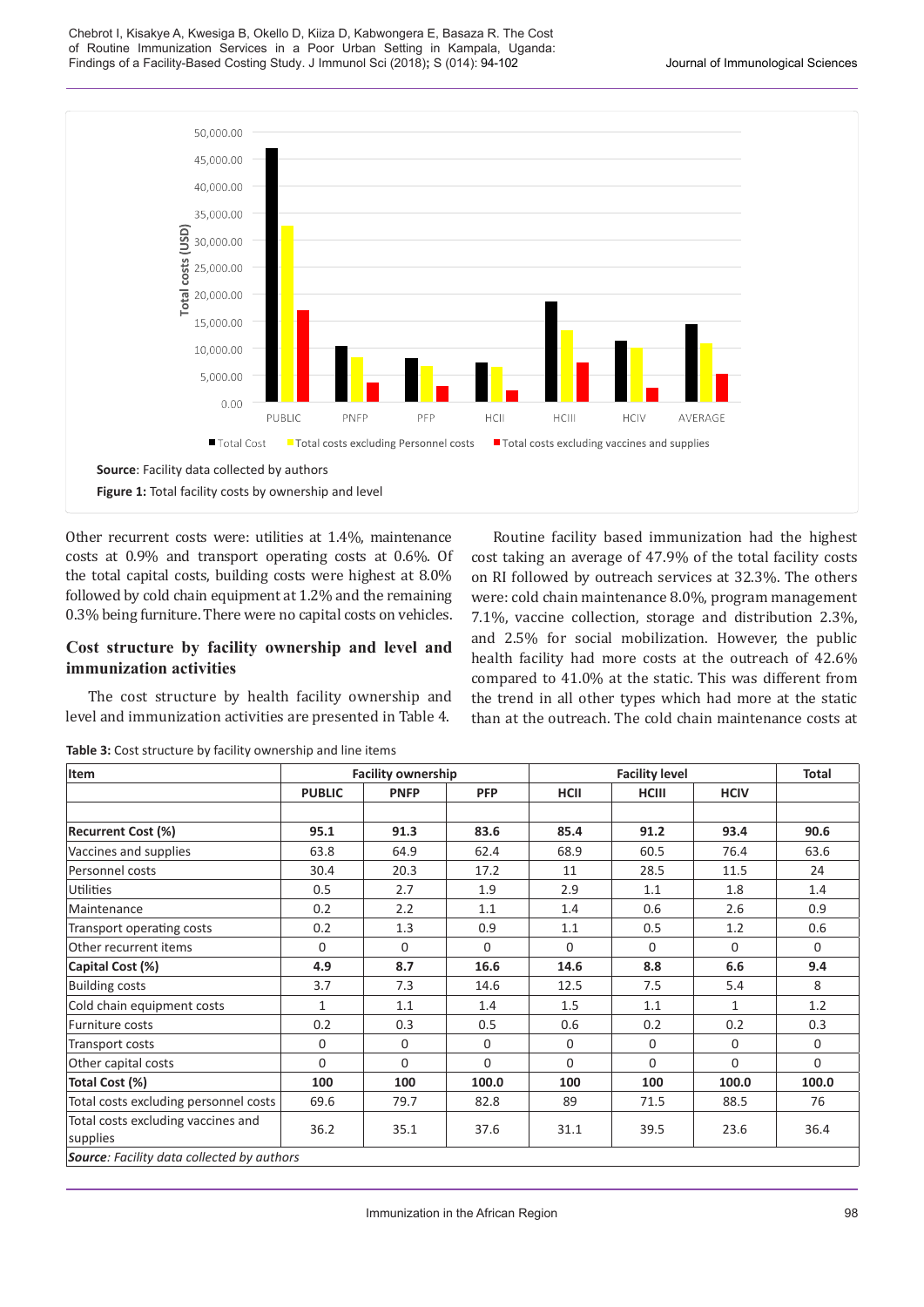**Table 4:** Cost structure by facility type and immunization activities

| <b>Activity</b>                                       | <b>Facility ownership</b> |             |            | <b>Facility level</b> | <b>Total</b> |             |        |
|-------------------------------------------------------|---------------------------|-------------|------------|-----------------------|--------------|-------------|--------|
|                                                       | <b>PUBLIC</b>             | <b>PNFP</b> | <b>PFP</b> | <b>HCII</b>           | <b>HCIII</b> | <b>HCIV</b> |        |
|                                                       |                           |             |            |                       |              |             |        |
| Number of health facilities                           | 1                         | 2           | 4          | 2                     | 4            |             |        |
| Routine facility-based Immunization (static services) | 41.00%                    | 50.70%      | 55.90%     | 63.50%                | 44.00%       | 52.90%      | 47.90% |
| <b>Outreach services</b>                              | 42.60%                    | 29.70%      | 19.20%     | 17.30%                | 34.90%       | 34.80%      | 32.30% |
| Cold chain maintenance                                | 5.40%                     | 7.60%       | 11.90%     | 9.70%                 | 7.90%        | 5.80%       | 8.00%  |
| Social mobilization                                   | 2.30%                     | 2.40%       | 2.80%      | 1.10%                 | 2.90%        | 1.50%       | 2.50%  |
| Program management, training and supervision          | 7.50%                     | 6.40%       | 6.80%      | 5.40%                 | 8.00%        | 3.20%       | 7.10%  |
| Vaccine collection, distribution and storage          | 1.30%                     | 3.10%       | 3.40%      | 3.00%                 | 2.30%        | 1.80%       | 2.30%  |
| Total (%)                                             | 100                       | 100         | 100        | 100                   | 100          | 100         | 100    |
| <b>Source:</b> Facility data collected by authors     |                           |             |            |                       |              |             |        |

**Table 5:** Unit costs per dose by facility ownership and level

| Unit costs (USD)                                  | <b>Facility ownership</b> |                |            | <b>Facility level</b> | <b>Total</b> |              |     |
|---------------------------------------------------|---------------------------|----------------|------------|-----------------------|--------------|--------------|-----|
|                                                   | <b>PUBLIC</b>             | <b>PNFP</b>    | <b>PFP</b> | <b>HCII</b>           | <b>HCIII</b> | <b>HCIV</b>  |     |
|                                                   |                           |                |            |                       |              |              |     |
| No. of facilities                                 | $\mathbf{1}$              | $\overline{2}$ | 4          | $\overline{2}$        | 4            | $\mathbf{1}$ |     |
| Cost per dose at outreach                         | 2.4                       | 3.9            | 9.1        | 27.3                  | 3.2          | 2.3          | 3.5 |
| Cost per dose at static                           | 2                         | 1.9            | 1.6        | 1.4                   | 2            | 1.6          | 1.8 |
| Total cost per dose                               | 1.1                       | 1.5            | 1.4        | 1.3                   | 1.5          | $\mathbf{1}$ | 1.4 |
| Cost per dose at outreach                         |                           |                |            |                       |              |              |     |
| excluding vaccine costs                           | 0.9                       | 1.4            | 3.4 8.5    | 1.3                   | 0.5          | 1.3          |     |
| Cost per dose excluding                           |                           |                |            |                       |              |              |     |
| personnel costs                                   | 0.8                       | 1.2            | 1.2        | 1.2                   | 1.1          | 0.8          | 1.1 |
| Cost per dose at static                           |                           |                |            |                       |              |              |     |
| excluding vaccine costs                           | 0.7                       | 0.7            | 0.6        | 0.4                   | 0.8          | 0.4          | 0.7 |
| Cost per dose excluding                           |                           |                |            |                       |              |              |     |
| vaccines and supplies                             | 0.4                       | 0.6            | 0.5        | 0.4                   | 0.7          | 0.2          | 0.5 |
| <b>Source:</b> Facility data collected by authors |                           |                |            |                       |              |              |     |

PNFP and PFP were higher: 7.6% and 11.9% respectively compared to only 5.4% in the public facility.

## **Unit costs of providing routine immunization services**

The unit costs per dose by facility ownership and level are presented in Table 5.

The average cost per dose administered was USD 1.4 with a range of USD 1.0 in HCIV to USD 1.5 in HCIII while the cost at HCII was USD 1.3 Public had USD 1.1 while PNFP and PFP each had USD 1.5 and USD 1.4 respectively. When personnel costs were excluded, the service delivery costs per dose administered was USD 1.1 when vaccine costs were excluded, the average cost per dose was USD 0.5 the cost per dose at outreach site was twice the cost at static site.

## **Unit costs per DPT3 immunized child by facility ownership and level**

The unit costs per DPT3 immunized child by facility ownership and level are presented in Table 6.

The average cost per DPT3 immunized child was USD 20.0 with a range of USD 12.6 in HCIV to 22.0 in HCIII while the cost at HCII was USD 19.9. Public had USD 17.1 while PNFP and PFP each had USD 22.4 and USD 19.6 respectively. When personnel costs are excluded, the average service delivery costs per DPT3 immunized child was USD 16.0 with HCII, HCIII and HCIV having USD 18.1, USD 16.1 and USD 11.2 respectively while the corresponding amounts for public, PNFP and PFP facilities were USD 11.9, USD 16.7 and USD 16.6. When vaccine costs were excluded, the

**Table 6:** Unit costs per DPT3 immunized child by facility ownership and level

|                                                                             |               | Facility ownership |             |      | Facility level |             |       |
|-----------------------------------------------------------------------------|---------------|--------------------|-------------|------|----------------|-------------|-------|
| Unit costs (USD)                                                            | <b>PUBLIC</b> | <b>PNFP</b>        | <b>PPFP</b> | HCII | <b>HCIII</b>   | <b>HCIV</b> | Total |
| Total cost per DPT3 vaccinated child                                        |               | 22.4               | 19.6        | 19.9 | 22.0           | 12.6        | 20.0  |
| Total costs per DPT3 vaccinated child excluding personnel                   |               | 16.7               | 16.6        | 18.1 | 16.1           | 11.2        | 16.0  |
| Total costs per DPT3 vaccinated child excluding vaccines and supplies costs |               | 9.4                | 7.3         | 6.1  | 9.7            | 3.0         | 7.7   |
| Source: Facility data collected authors                                     |               |                    |             |      |                |             |       |